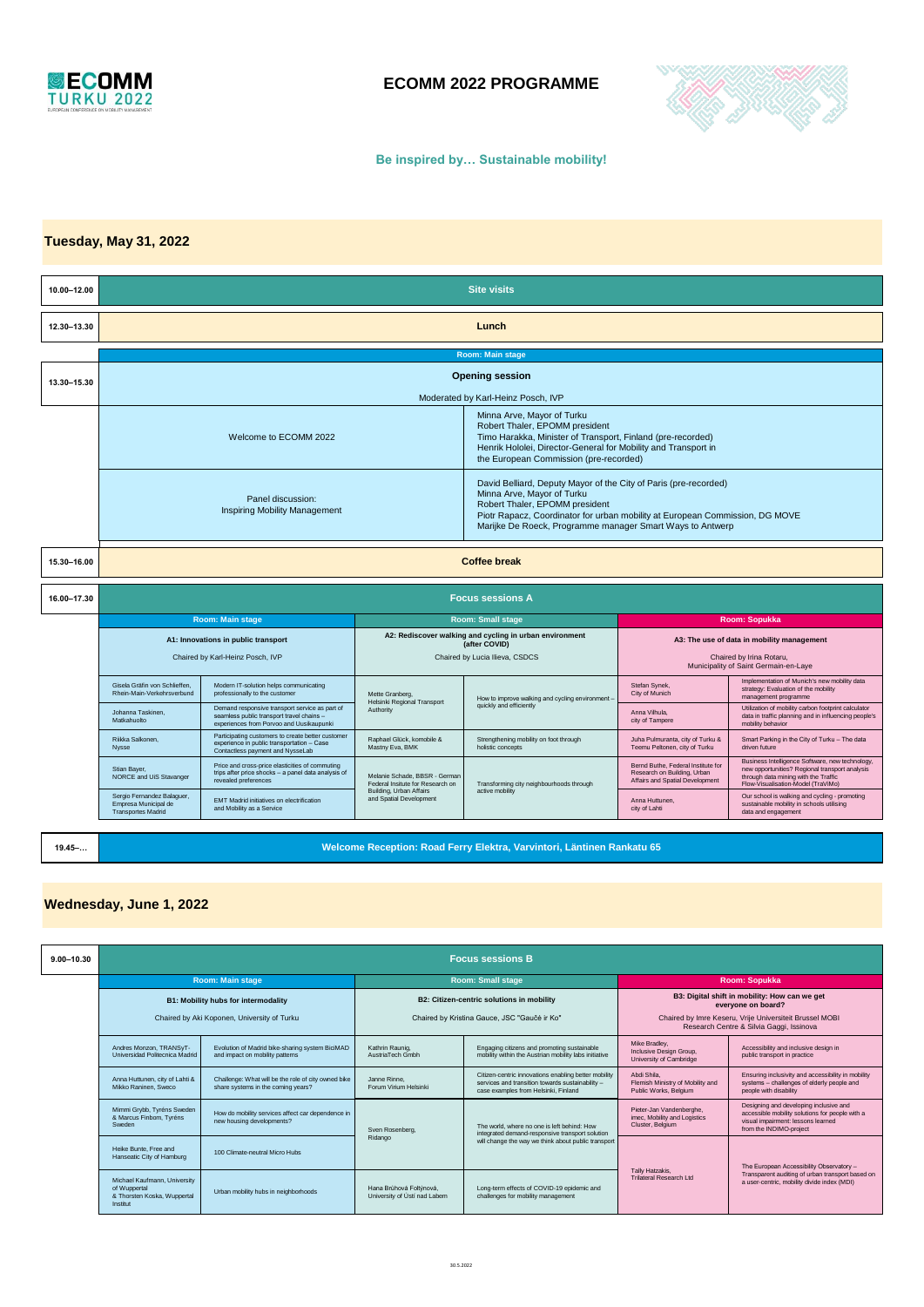| 10.30-11.00 | <b>Coffee break</b>                                                                                                                                   |                                                                                                                                        |                                                           |                                                                                                                                        |                                                                                                                                             |                                                                                                                         |  |  |
|-------------|-------------------------------------------------------------------------------------------------------------------------------------------------------|----------------------------------------------------------------------------------------------------------------------------------------|-----------------------------------------------------------|----------------------------------------------------------------------------------------------------------------------------------------|---------------------------------------------------------------------------------------------------------------------------------------------|-------------------------------------------------------------------------------------------------------------------------|--|--|
|             | <b>Room: Main stage</b>                                                                                                                               |                                                                                                                                        |                                                           |                                                                                                                                        |                                                                                                                                             |                                                                                                                         |  |  |
| 11.00-12.30 | <b>Plenary session</b>                                                                                                                                |                                                                                                                                        |                                                           |                                                                                                                                        |                                                                                                                                             |                                                                                                                         |  |  |
|             | Moderated by Karl-Heinz Posch, IVP<br>Ulf Wikström, Małgorzata Skolmowska,<br>Interreg makes a difference in mobility<br>Rebecca Grossberg & Ivo Volt |                                                                                                                                        |                                                           |                                                                                                                                        |                                                                                                                                             |                                                                                                                         |  |  |
|             | Key note: Tatyana Aromaa, Senior Service Designer at Digitalist Group                                                                                 |                                                                                                                                        |                                                           | Co-creating mobility services and strategies                                                                                           |                                                                                                                                             |                                                                                                                         |  |  |
|             | Key note: Karl-Heinz Posch, Independent Consultant                                                                                                    |                                                                                                                                        |                                                           | Inspiration and City Transformation                                                                                                    |                                                                                                                                             |                                                                                                                         |  |  |
| 12.30-14.00 | Lunch and sponsors' speeches                                                                                                                          |                                                                                                                                        |                                                           |                                                                                                                                        |                                                                                                                                             |                                                                                                                         |  |  |
| 14.00-15.30 | <b>Focus sessions C</b>                                                                                                                               |                                                                                                                                        |                                                           |                                                                                                                                        |                                                                                                                                             |                                                                                                                         |  |  |
|             |                                                                                                                                                       | <b>Room: Main stage</b>                                                                                                                |                                                           | <b>Room: Small stage</b>                                                                                                               | <b>Room: Sopukka</b>                                                                                                                        |                                                                                                                         |  |  |
|             |                                                                                                                                                       | C1: Flexibility in transforming mobility patterns                                                                                      |                                                           | C2: Modeling new mobility culture - Priceless mobility?                                                                                |                                                                                                                                             | C3: Benefits of sustainable mobility as an integral part of sustainable                                                 |  |  |
|             |                                                                                                                                                       | Chaired by Nighat Akhtar, Transport of Malta                                                                                           |                                                           | Chaired by Iris Ehrnleitner, Austrian Federal Ministry for Climate<br>Action, Environment, Energy, Mobility, Innovation and Technology |                                                                                                                                             | tourism development<br>Chaired by Andreas Friedwagner, Verracon                                                         |  |  |
|             | Tomohide Azami.<br>City of Oyama                                                                                                                      | Effect of low-cost policy measures to promote<br>public transport use:<br>A case study of Oyama city, Japan                            | Kay Gade,                                                 | Broadening cycling culture with<br>the bicycle library                                                                                 | Robert Thaler, EPOMM Austrian<br>Ministry for Climate<br><b>Action Environment Energy</b><br>Mobility Innovation and<br>Technology          | THE PEP Partnership on sustainable tourism<br>mobility                                                                  |  |  |
|             | Milla Talja, Sitowise, Miro<br>Mujunen, Sitowise<br>& Tiina Leinonen, city of<br>Tampere                                                              | Flexible benefit plans for commuting<br>case city of Tampere                                                                           | DLR Institute of Transport<br>Research                    |                                                                                                                                        | Alexandra Dörfler, Austrian<br>Federal Ministry for Climate<br>Action, Environment, Energy,<br>Mobility, Innovation and<br>Technology (BMK) | 8 years of successfully bringing mobility and<br>tourism together in Austria                                            |  |  |
|             | Vincenzo Trevisann &<br>Sebastian Renner, City of<br>Rüsselsheim am Main                                                                              | Challenging mobility transformation: Remodelling<br>a car-manufacturers city, the case of Rüsselsheim                                  | Carl Henrik Deiting,<br>Green mobility Norway             | Service design thinking - Developing attractive<br>services for cyclists in our cities.<br>Example: The extended Bike kitchen concept  | Andreas Friedwagner,<br>Verracon                                                                                                            | How to promote sustainable mobility in tourism -<br>Learning from the Transdanube Travel Stories<br>project             |  |  |
|             | Any Tuominen.<br>VTT Technical Research<br>Centre of Finland                                                                                          | Building transformative capacity towards active<br>sustainable transport in urban areas -<br>Experiences from local actions in Finland | Lisa Spellman.<br><b>VRU Safety Consortium</b><br>(VRUSC) | INSPIRED by safe and sustainable<br>mobility innovation                                                                                | Marta Orihuel,<br>European Cyclists' Federation                                                                                             | Cycle tourism as a booster for regional economic<br>development in Europe and what is needed from<br>the national level |  |  |
| 15.30-16.00 | <b>Coffee break</b>                                                                                                                                   |                                                                                                                                        |                                                           |                                                                                                                                        |                                                                                                                                             |                                                                                                                         |  |  |
| 16.00-17.30 |                                                                                                                                                       |                                                                                                                                        |                                                           | <b>Focus sessions D</b>                                                                                                                |                                                                                                                                             |                                                                                                                         |  |  |
|             |                                                                                                                                                       | Room: Main stage                                                                                                                       |                                                           | <b>Room: Small stage</b>                                                                                                               | Room: Sopukka                                                                                                                               |                                                                                                                         |  |  |
|             |                                                                                                                                                       | D1: Governance innovation for decarbonising<br>urban mobility and logistics                                                            |                                                           | D2: Incentives for sustainable transport                                                                                               | D3: Greener footprint in tourism                                                                                                            |                                                                                                                         |  |  |
|             |                                                                                                                                                       | Chaired by Lucian Zagan, Eurocities                                                                                                    |                                                           | Chaired by Katariina Kiviluoto, University of Turku/<br>Turku University of Applied Sciences                                           | Chaired by Reinhard Jellinek, ustrian Energy Agency                                                                                         |                                                                                                                         |  |  |
|             | Tiina Ruohonen,<br>city of Oslo                                                                                                                       | A new look at collaboration: What is needed in<br>cities and innovation projects to reach<br>2030 climate-neutrality targets?          | Matti Koistinen,<br>Finnish Cyclists' Federation          | Finns to ride - promoting cycling with<br>media communications                                                                         | Caroline Mattsson,<br><b>Trivector Traffic AB</b>                                                                                           | Climate friendly tourism trips to rural destinations                                                                    |  |  |
|             | María Eugenia López-Lambas,<br>Universidad Politécnica de<br>Madrid.<br>Andrés Monzón, TRANSyT-<br>Universidad Politecnica Madrid                     | Mapping the potential for implementing a MaaS<br>service in Madrid metropolitan area                                                   | Massimiliano Rossetti,<br>University of Milano-Bicocca    | Rethinking Mobility within University: the BASE<br>Approach to Sustainable Behaviours.                                                 | Radomíra Jordová.<br>University of Ústí nad Labem                                                                                           | Sustainable travelling as a necessity for<br>environmentally protected areas suffering<br>from over-tourism             |  |  |
|             | Marijke De Roeck, city of<br>Antwerp &<br>Stijn Vernaillen, city of Antwerp                                                                           | Data-driven mobility: How to use data for<br>behavioural change towards clean and<br>smart mobility                                    |                                                           |                                                                                                                                        | Dietlinde Oberklammer.<br>komobile GmbH                                                                                                     | Tourism mobility in Carinthia                                                                                           |  |  |
|             | Annika Kunnasvirta, Turku<br>University of Applied Sciences<br>& Stella Aaltonen, city of Turku                                                       | Mobility Hubs - The battle for urban space:<br>lessons from Turku                                                                      | Saana Lehtinen                                            | Föli friends peer support to encourage seniors to                                                                                      | Helmi Tuori.                                                                                                                                | A maritime MaaS ticket sales API for more<br>dynamic ticket sales and accessible archipelago                            |  |  |
|             | Jesús López Baeza,<br><b>HafenCity University Hamburg</b>                                                                                             | Urban vitality and public space usage through the<br>strategic placement of street-scale logistic hubs in<br>Altona, Hamburg           |                                                           | take the bus                                                                                                                           | Forum Virium Helsinki Oy                                                                                                                    | services                                                                                                                |  |  |
| $19.00 - $  |                                                                                                                                                       |                                                                                                                                        |                                                           | Conference Dinner: EduCity, Joukahaisenkatu 7                                                                                          |                                                                                                                                             |                                                                                                                         |  |  |